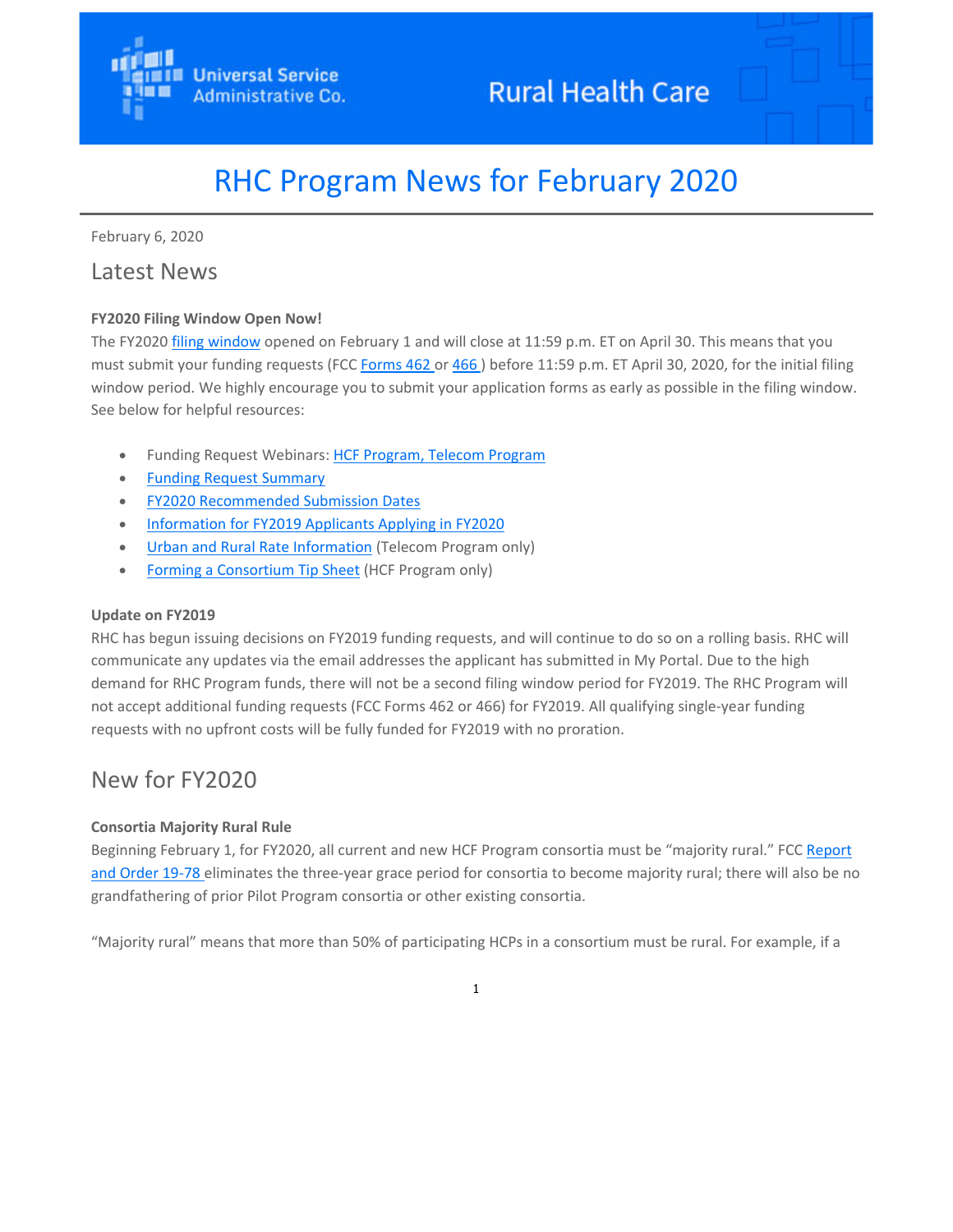consortium has five participating HCPs, at least three of those HCPs must be in a rural area for the consortium to be deemed "majority rural." Funding requests filed by consortia that are not in compliance with this rule will be denied. Download the Consortia Rurality Compliance Tip Sheet.

#### **Additional Competitive Bidding Exemptions to the Telecom Program**

For FY2020, Telecom Program applicants may use all the competitive bidding exemptions allowed in the HCF Program, with the exception of the \$10,000 or less exemption.

## **Gift Rule**

Beginning February 1, for FY2020, RHC Program applicants and their consultants, if any, are prohibited from soliciting or accepting gifts from service providers. The new requirement, modeled after E‐Rate's gift rule, specifically prohibits an RHC Program applicant and/or its consultant from directly or indirectly soliciting or accepting anything of value (including meals, tickets to sporting events or trips) from a service provider.

## **Elimination of Limitation on Support for Satellite Services**

Beginning February 1, for FY2020, the restriction on support for satellite service up to the amount HCPs would have received if they purchased functionally similar terrestrial‐based alternatives, is eliminated.

## **Revised and Harmonized Funding Request Certifications**

FCC Report and Order 19-78 harmonizes the certifications between the HCF and Telecom Programs required as part of a funding request. There are some additional certifications beginning in FY2020 that will appear on the FCC Form 462 and FCC Form 466.

## **Urban and Rural Rate Database Feedback Opportunity**

Interested in providing RHC with your feedback on urban and rural rates database? Feel free to email RHC‐ Assist@usac.org with the subject line "Urban and Rural Rate Database Feedback." Future feedback opportunities will be made available and publicized via the RHC Monthly Newsletter.

# Important Reminders

# **Letter of Agency (LOA) My Portal Enhancements**

My Portal no longer allows consortia leaders or account holders to submit forms on behalf of health care provider (HCP) sites with expired LOAs. Account holders of the consortia and their member HCPs will now receive automatic emails from My Portal when an LOA is about to expire and will be required to update any expired LOAs. For instructions on how to submit an updated LOA, view the LOA submission guide.

#### **Account Holder Guidance**

Now is a great time to review your HCP's account holders. USAC recommends having at least one secondary account holder per HCP. We've created guides for primary account holders with instructions for adding additional account holders in My Portal:

- **Telecom Account Holder Guide**
- Healthcare Connect Fund Account Holder Guide

#### **What to do if You Receive an Information Request**

FCC Forms submitted with incomplete or missing documentation cannot be processed, and RHC reviewers will reach out to all account holders (the primary and all secondary and tertiary account holders associated with that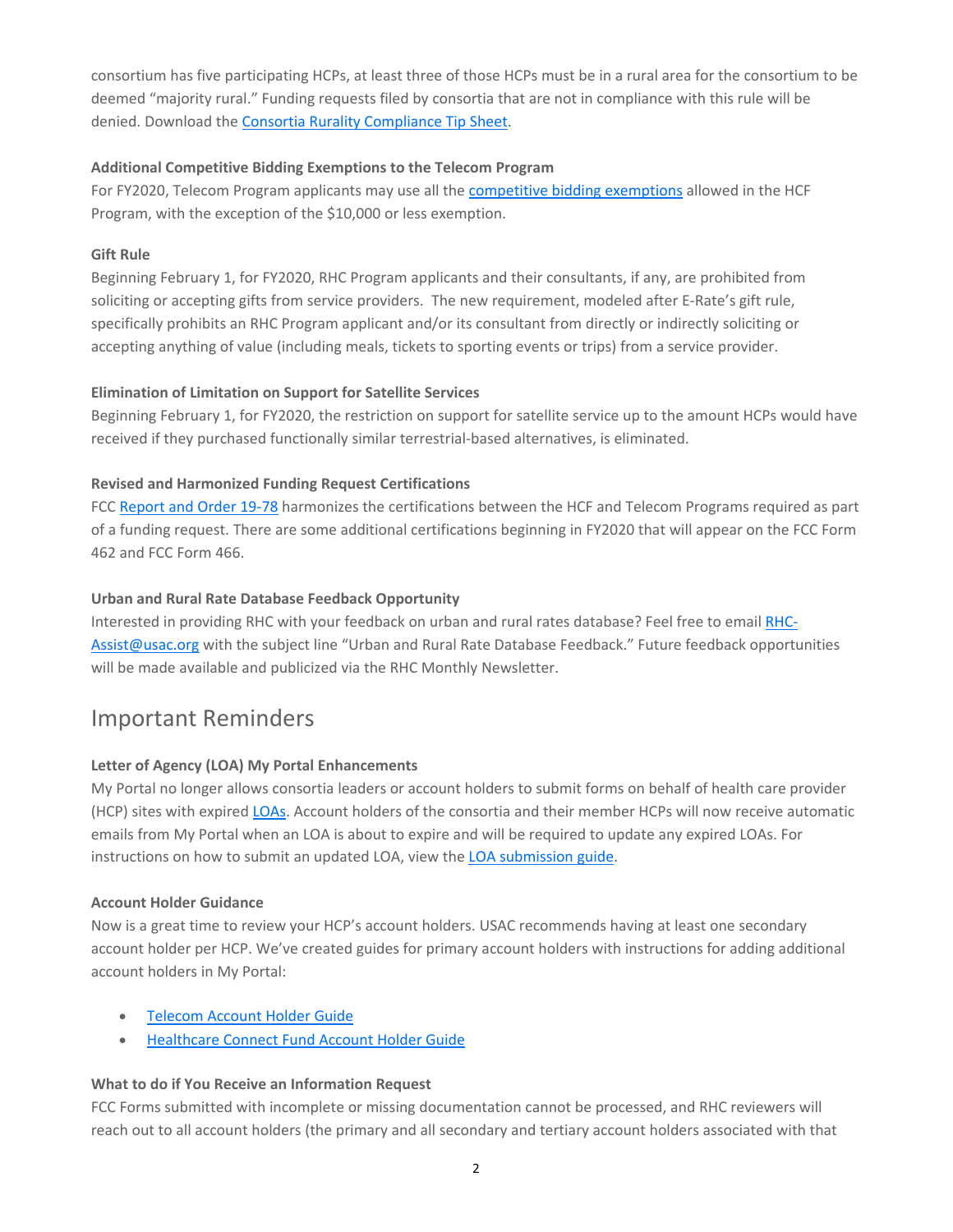HCP) with a request for additional information ("Information Request"). Information Requests are sent to collect any missing documentation, address deficiencies, or to ask clarifying questions about the FCC Form. If you receive an Information Request, you must respond to it within 14 calendar days. Failure to respond within the 14 calendar days will result in a denial of funding, so be sure to meet that deadline.

Information Request Tips for the Telecom Program

- Applicants can receive Telecom Program Information Requests through My Portal OR by email
	- o For Information Requests received through My Portal, applicants should respond through My Portal only
	- o For Information Requests received by email, applicants should "Reply All" to respond to the Information Request by email
- Use Chrome/Firefox Only when using My Portal
- When uploading a document as a response, the document should be limited to 10MB and its file name should not contain any special characters, only letters and numbers

Information Request Tips for the HCF Program

 Applicants that receive HCF Program Information Requests through email should "Reply All" to respond to an Information Request by email

#### **Filing an Appeal**

Any party that wishes to appeal a USAC decision must file an appeal with USAC within the required 60 days of the date when USAC issued the decision. All appeals must be sent to RHC-Appeals@usac.org. The following information must be included in the appeal:

- Applicant or service provider who is filing the appeal (i.e. HCP number, service provider's 498 ID (SPIN))
- Contact information of the person who can discuss the appeal with USAC in detail (include name, address, telephone number, and email address)
- Documentation of USAC's decision (e.g., copy of USAC's decision letter being appealed)
- Supporting documentation such as forms and previous correspondence with USAC
- A precise explanation of the relief sought through the appeal

USAC may reach out for additional information while reviewing your appeal, but failure to provide all of the information listed above within the 60-day period may result in denial of your appeal. Parties seeking a waiver of FCC rules (e.g., waiver of deadlines) should file the waiver request directly with the FCC because USAC cannot waive FCC rules.

For more information on filing appeals with USAC or the FCC, please visit the Appeals Page of the USAC website.

# Need Help? Contact Us!

For questions about the Rural Health Care Program, call the RHC Help Desk Call at 800-453-1546 or email RHC-Assist@usac.org.